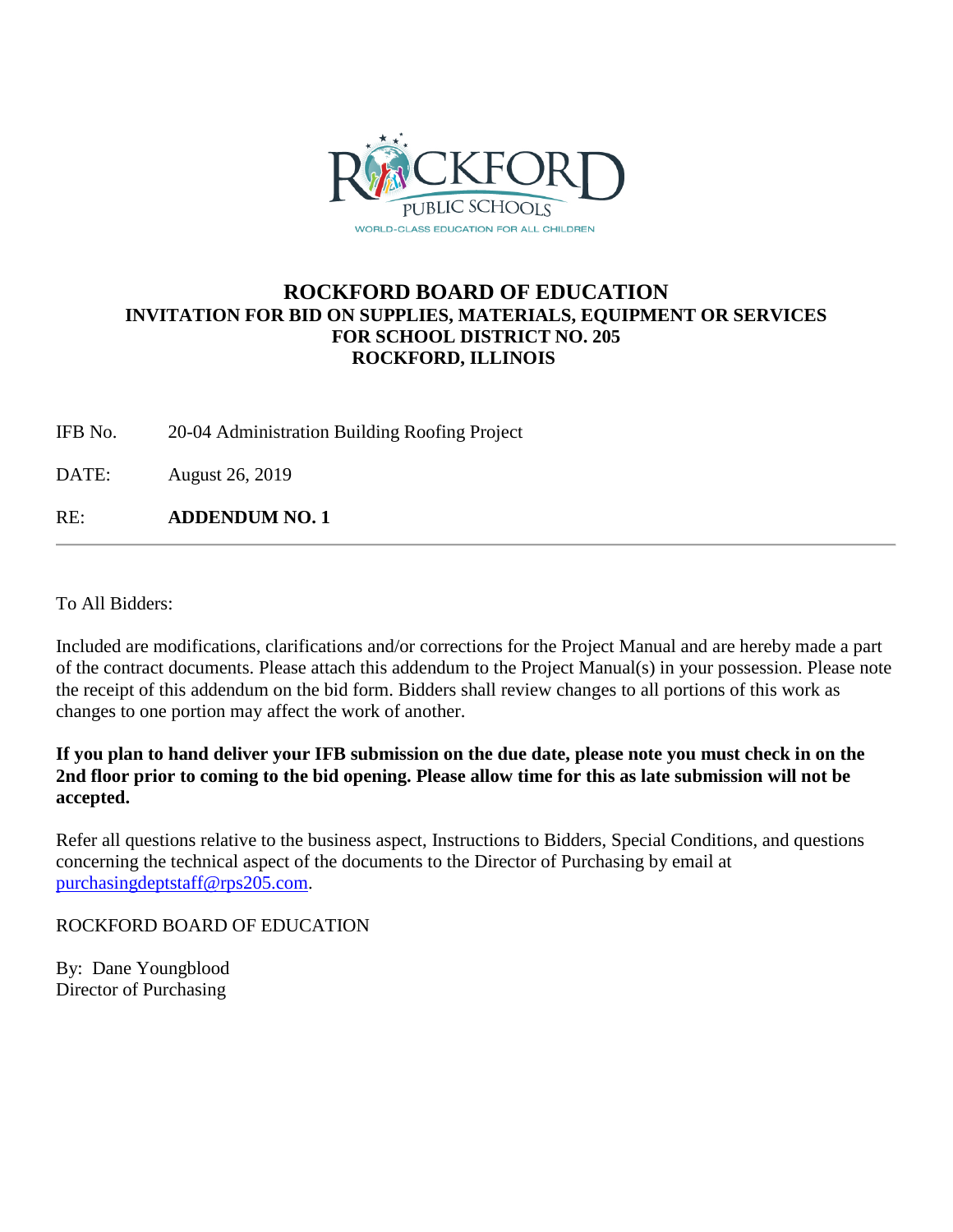#### **ADDENDUM # 01**

TO: ALL BIDDERS

- RE: CHANGES TO PROJECT MANUAL DATED AUGUST 13, 2019 AND DRAWINGS DATED AUGUST 13, 2019
- DATE: AUGUST 26, 2019
- SUBJECT: IFB No. 20-04 Administration Building Roofing Project ROCKFORD, IL ARCHITECT PROJECT #19-12160

PLEASE ATTACH THIS ADDENDUM TO THE PROJECT MANUAL FOR THIS PROJECT AND KINDLY TAKE SAME INTO CONSIDERATION IN PREPARING YOUR CONSTRUCTION COST BREAKDOWN.

> BRADLEY AND BRADLEY ARCHITECTS A DIVISION OF TYSON AND BILLY ARCHITECTS, P.C.

 $\sim$ RONALD G. BILLY JR.

THIS ADDENDUM CONSISTS OF 1 (ONE) PAGE BID OFFER FORM

#### **ADDENDUM # 01**

### **CHANGES TO THE PROJECT MANUAL DATED: 08/13/2019**

- 1. Delete Bid Form in its entirety and replace with the attached Bid Form
- 2. Section 01 2300 Alternates; Article 3.1; revise Item A as follows: 1. Base Bid: Roof warranty 10 years with 20-year warranty details. 2. Alternate: Roof warranty 20 years
- 3. Section 01 2300 Alternates; Article 3.1; add Item C Alternate No. 3 as follows: 1. Base Bid R- 30 roof insulation. Cut existing perimeter flashing at wall panels. Provide new termination bar and new counterflashing over termination bar. 2. Alternate: Install ½" DensGlass sheathing (or approved equal) over existing metal panels on parapet walls up to two inches below flashing edge under coping. Install roofing membrane up wall and under flashing at top of the wall. Electrical conduits to be removed and reinstalled over the roof membrane.
- 4. Section 01 2300 Alternates; Article 3.1; add Item D Alternate No. 4 as follows: 1. Base Bid: R-30 roof insulation. 2. Alternate: Match existing roof insulation thickness and cut existing perimeter flashing at wall panels. Provide new termination bar and new counterflashing over termination bar.
- 5. Section 07 5423 Thermoplastic Polyolefin (TPO) Membrane Roofing; Article 1.09: Item B. 1. Warranty Term: 10 years with 20-year warranty details
- 6. Section 07 5423 Thermoplastic Polyolefin (TPO) Membrane Roofing; Article 2.03; Delete Item C.
- 7. Section 07 5423 Thermoplastic Polyolefin (TPO) Membrane Roofing; Delete Article 3.03

#### **CHANGES TO THE DRAWINGS DATED: 08/13/2019**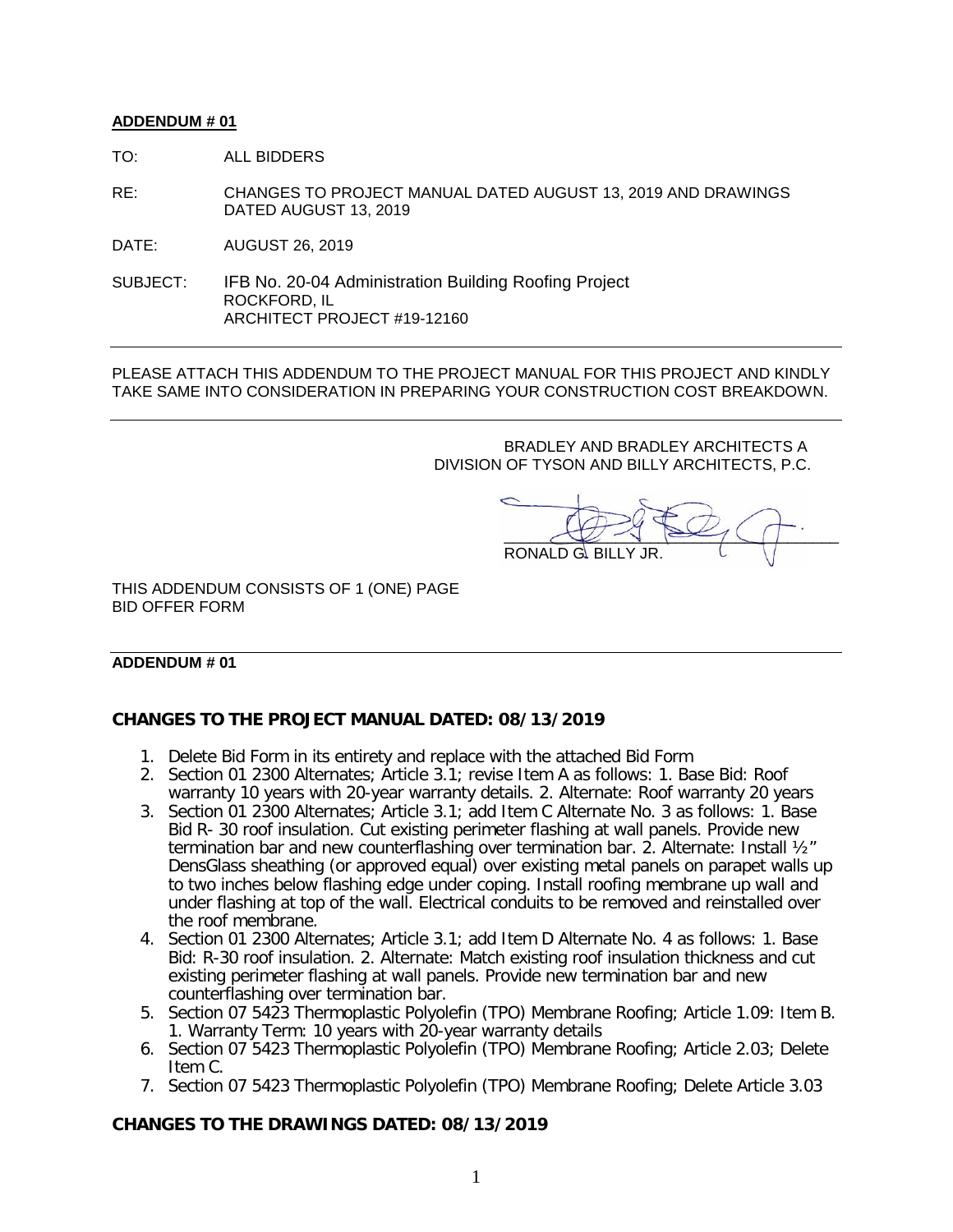- 1. Sheet A131 Roof Plan: Add and or revise notes on the drawings as follows:
	- a. Roof deck holes and openings to be patched with metal decking matching existing.
	- b. Penthouse roofs have sloping structural framing. Match existing slope.
	- c. Asbestos waste shall be profiled in a waste manifest and disposed of at a Subtitle D landfill. Contractor may be required to separate asbestos waste from general construction waste. Demolition contractor shall not demolish flashing with methods that include sanding, grinding, sawing, or abrading.
	- d. RPS 205 will coordinate satellite and gunshot detection removal and reinstallation for the roofing project.

**END ADDENDUM # 01**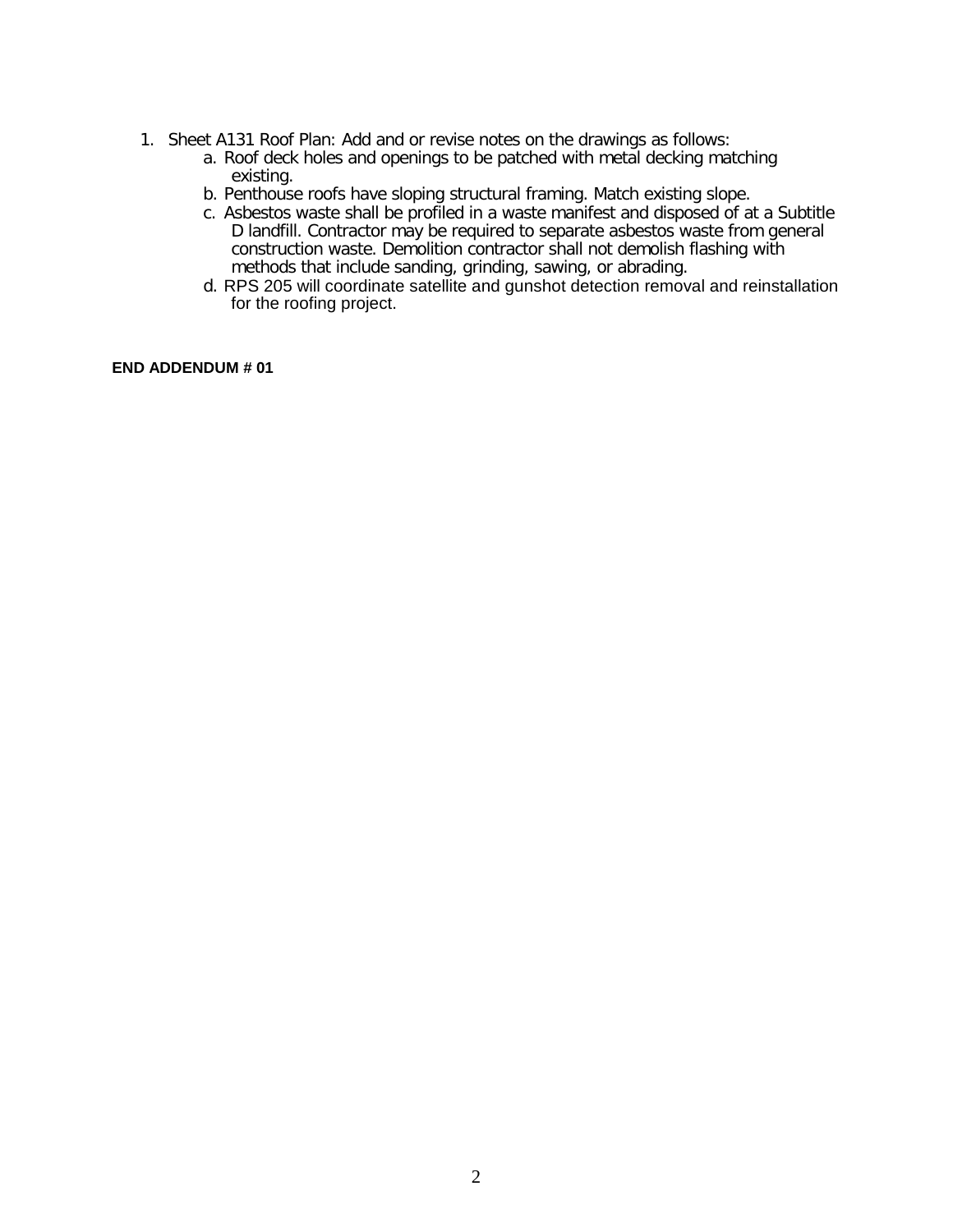Bid # 20-04 For Administration Seventh Floor Roof Replacement

BID SUBMITTED BY:  $\sqrt{ }$ 

Date: **Date: Date: Date: Date: Date: Date: Date: Date: Date: Date: Date: Date: Date: Date: Date: Date: Date: Date: Date: Date: Date: Date: Date: Date: Date: Date: Date:**

Gentlemen / Ladies:

The undersigned, having become familiar with the local conditions affecting cost of work and with the Bidding Documents, including the advertisement of the Invitation for Bid , the Instructions and Supplementary Instructions to Bidders, this Bid Offer Form, the General and Supplementary<br>Conditions, the Drawings and Specifications, and Addenda issued thereto, as prepared and issued by<br>the Board of Education of Rockfor hereby agrees to furnish all labor, material and equipment necessary to do the Work required for the project and IFB identified above, for the amount shown below:

**Note: Contractor to write "No Bid" in the dollar amount section for any line items not bid.**

#### **BASE BID:**

### **ALTERNATE BIDS**:

ALTERNATE BID NO. 1: Provide a 20-year warranty for the TPO Membrane Roofing.

ADD TOTAL: DOLLARS (\$ )

ALTERNATE BID NO. 2: Remove abandoned roof top unit and remove curbs and patch hole in concrete slab with metal deck matching existing metal deck.

ADD TOTAL:  $DOLLARS ($ )$ 

ALTERNATE BID NO. 3: Install ½" DensGlass sheathing (or approved equal) over existing metal panels on parapet walls up to two inches below flashing edge under coping. Install roofing membrane up wall and under flashing at top of the wall. Electrical conduits to be removed and reinstalled over the roof membrane.

ADD TOTAL: DOLLARS (\$ )

ALTERNATE BID NO. 4: Match existing roof insulation thickness and cut existing perimeter flashing at wall panels. Provide new termination bar and new counterflashing over termination bar.

ADD TOTAL: DOLLARS (\$ )

TOTAL: DOLLARS (\$ )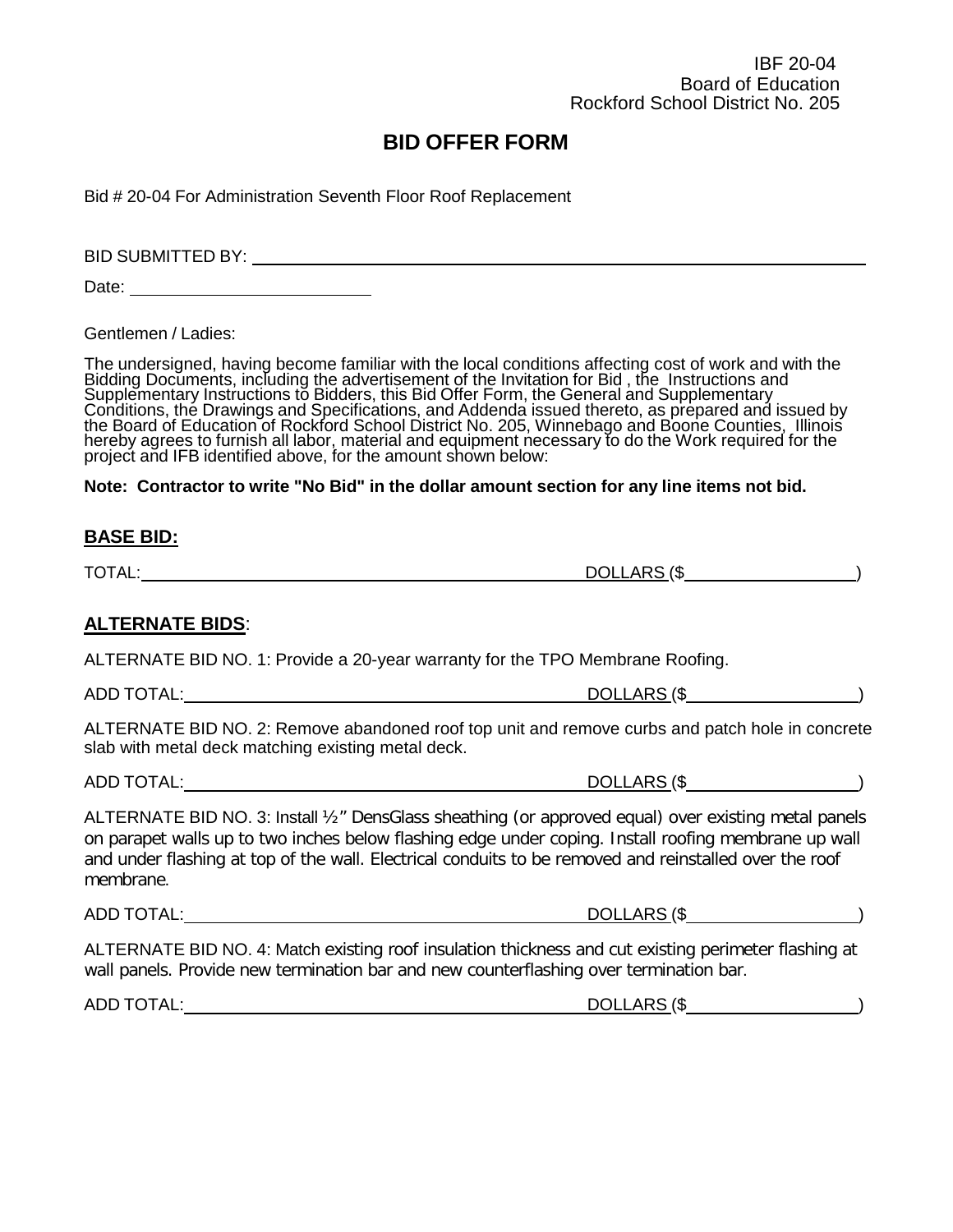#### **ADDENDA RECEIVED**

The undersigned acknowledges receipt of Addenda to to inclusive.

### **PRE-BID MEETING ATTENDANCE**

A Bidder representative attended the Pre-Bid Meeting? YES \_\_\_\_\_\_OR NO \_\_\_\_\_\_

#### **SITE VISIT**

Existing premises and conditions were checked by an on-site inspection on \_\_\_\_\_\_\_\_\_\_\_\_.

### **CONTRACTOR'S QUALIFICATION STATEMENT**

A fully completed AIA Document A305 -1986 Contractor's Qualification Statement is **required** AND MUST BE SUBMITTED WITH THE BID. Include at least three references from projects completed in the past five (5) years with phone number, date of completion, description of work, and project architect (or engineer) contact name with phone number. Projects must be similar to the scope of this bid, and the bidder must have acted in the capacity of prime or general contractor.

Contractor has adequate equipment to perform the work properly and expeditiously: Yes No.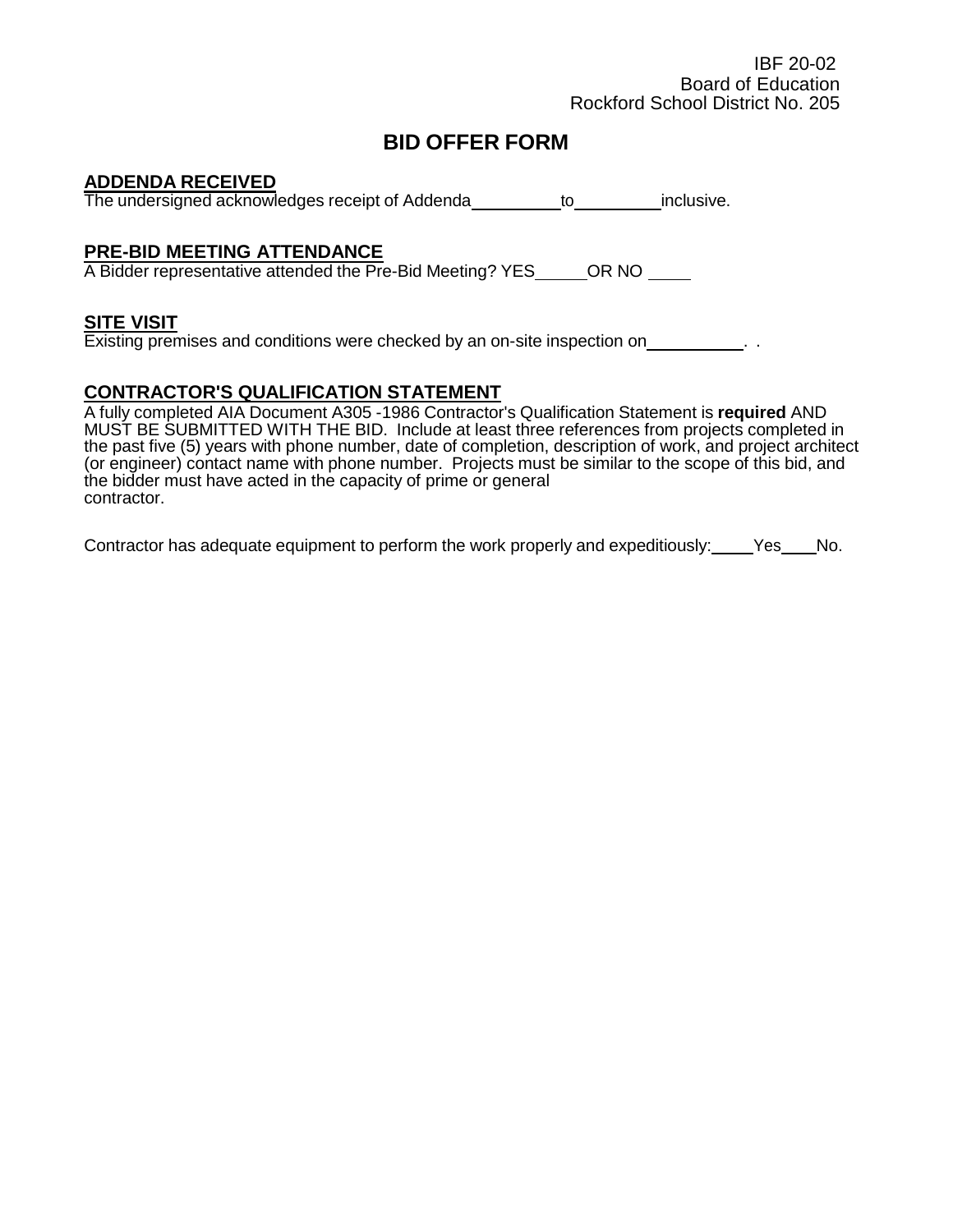### **COMMENCEMENT AND COMPLETION OF CONTRACT**

The undersigned agrees, if awarded the Contract, to commence the contract work within five (5) days of receipt of Order to Proceed or if required, upon execution of a formal written contract and to complete said Work within the specified completion time. The undersigned further agrees to execute the Contract, furnish satisfactory performance and payment bond as well as insurance coverage, as specified in strict accordance with the Contract Documents.

| Date of Commencement of Construction: | <u> 1989 - Jan Sterlingen, statistik fransk kon</u>                          |                      |
|---------------------------------------|------------------------------------------------------------------------------|----------------------|
| Date of Substantial Completion:       |                                                                              |                      |
| Date of Final Completion:             | the control of the control of the control of                                 |                      |
|                                       |                                                                              |                      |
|                                       | (Corporation) (Partnership) (Individual) Circle One                          |                      |
| Address __________<br><b>Street</b>   |                                                                              |                      |
| City                                  | State                                                                        | Zip Code             |
| Phone No.                             |                                                                              | <b>Email address</b> |
| BIDDER FEIN/SSN NO.                   |                                                                              |                      |
|                                       | By: <u>Agent Signature</u>                                                   | Bidder or Authorized |
|                                       |                                                                              | Print name           |
|                                       |                                                                              |                      |
|                                       | Subscribed and sworn to before be this ____ day of ________________________. |                      |
| <b>Notary Public</b>                  |                                                                              |                      |

My commission expires: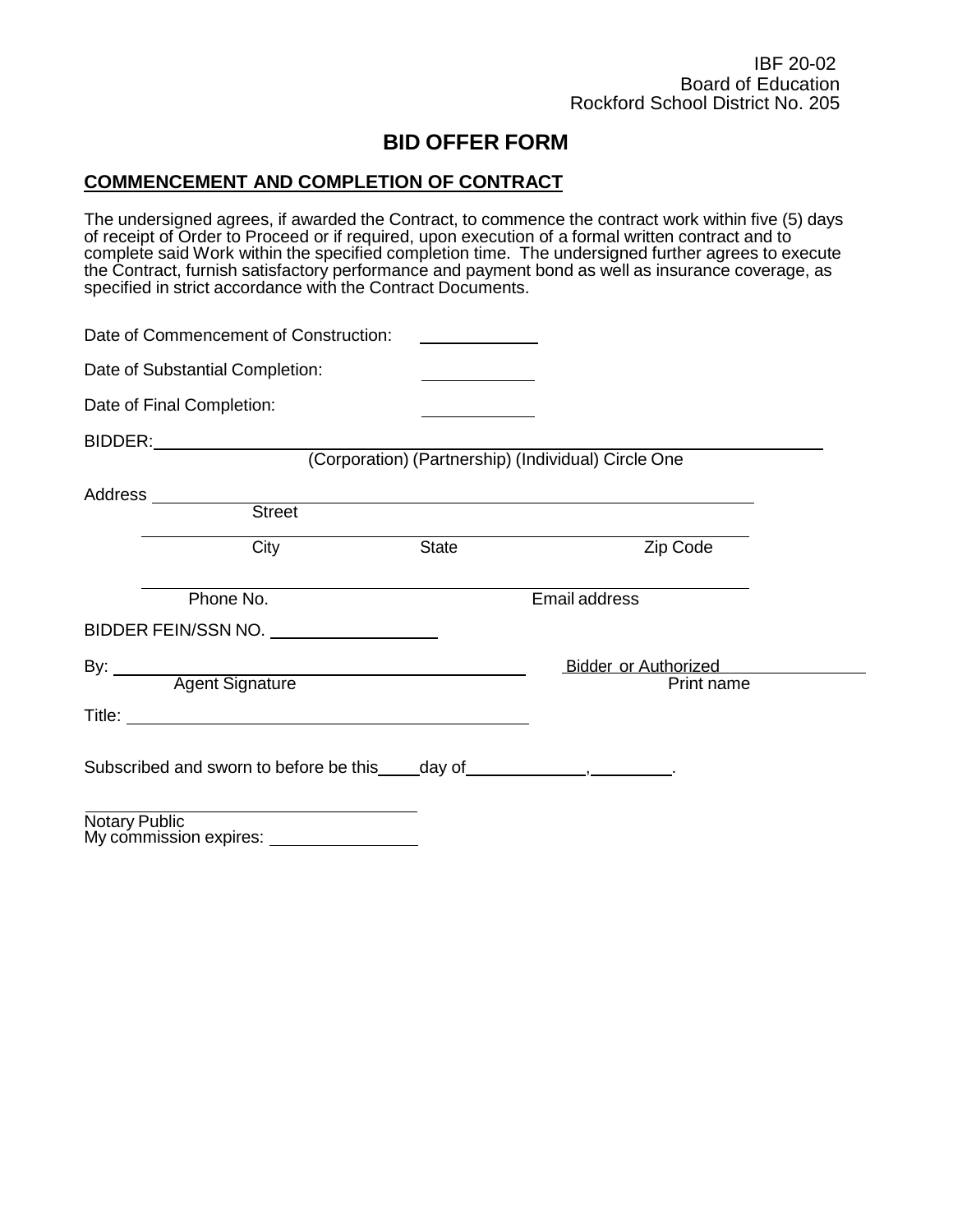### **BID DEPOSIT CERTIFICATION**

A Bid Deposit is required in the amount of 5% of the total Bid including Alternate Bids. This Bid Deposit is to be a Bid Bond, Bank Draft or Certified Check made payable to the "Rockford School District No. 205", as a guarantee that if awarded all or part of the Bid, the firm will enter into a contract to perform with the Board of Education.

| Amount of Total Bid |  |
|---------------------|--|
|                     |  |

Amount of Bank draft or Certified Check \$

BIDDER:

Signature of Bidder or Authorized Agent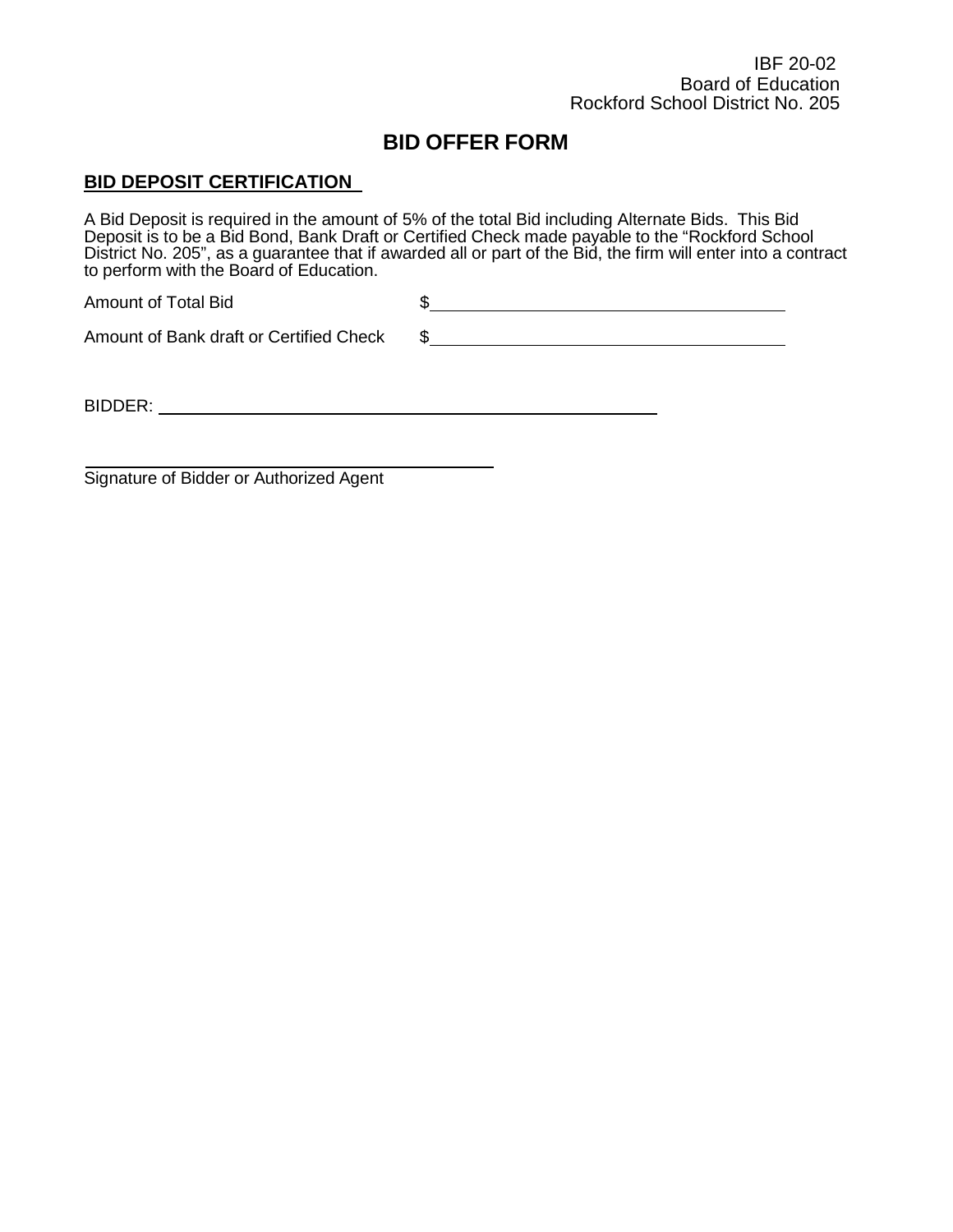IBF 20-02 Board of Education Rockford School District No. 205

# **BID OFFER FORM**

### **SUBCONTRACTOR LISTING**

1. Pursuant to bidding requirements for the Work:

The Bidder, for portions of the Work equaling or exceeding ½ of 1% of the total Contract Sum, proposes to use the following Subcontractors. The Bidder proposes to perform all other portions of the Work with its own forces. The District reserves the right to qualify all Subcontractors. COPY AND ATTACH ADDITIONAL SHEETS AS NECESSARY.

| Portion of the Work | <b>Subcontractor Name and Address</b> |
|---------------------|---------------------------------------|
|                     |                                       |
|                     |                                       |
|                     |                                       |
|                     |                                       |
|                     |                                       |
|                     |                                       |
|                     |                                       |
|                     |                                       |
|                     |                                       |
|                     |                                       |
|                     |                                       |
|                     |                                       |
|                     |                                       |
|                     |                                       |
|                     |                                       |
|                     |                                       |
|                     |                                       |
|                     |                                       |
|                     |                                       |
|                     |                                       |
|                     |                                       |
|                     |                                       |